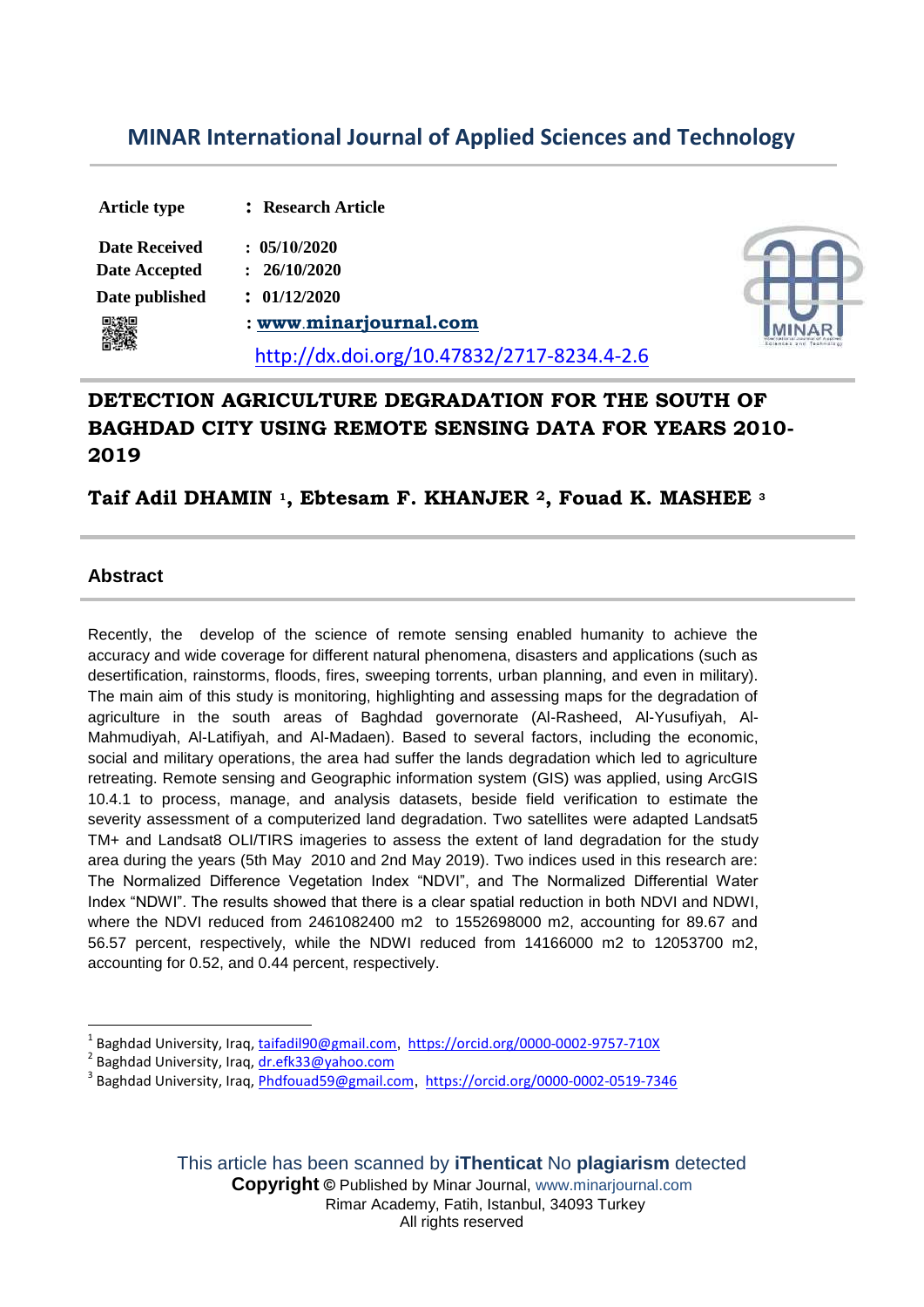**Keywords**: Agriculture Degradation, RS and GIS Techniques, Landsat Satellite Imagery, NDVI And NDWI.

#### **1. Introduction**

Lands of Iraq, inclusive Baghdad areas are actual fertile lands, favorable for agriculture production that can mainly contribute to enriching the national wealth. As the world clearly and rapidly witnesses changes in the climate today as a result of many factors, including human activities of the human being, represented by the industries development and the resulting industrial waste such as acidic fumes and gases which led to excessive oxygen consumption, that led to the expansion of the ozone layer opening, which exposed the Land Cover (LC) to abnormal stresses [1,2], these changes led to widening the phenomenon of deterioration in green spaces (forests, land covered with weeds and farms), desertification, and little water (rain) [2].

As a result, land degradation is cosider one of the most serious problems in the world, where defined as stated in the United Nations Convention to Combat Desertification (UNCCD-1997) as the decreasing or loss of land productivity and the loss of its biological diversity, temporarily or permanently, caused by the natural factors or processes resulting from human activities, includes all types of lands, whether they are agricultural lands, pastures or forests [3].

As it requires two interrelated, complex systems: the natural climate system, including (temperature, rainfall, humidity, wind) and the human social system, causes of land degradation are not only biophysical, but also socio- economic (marketing, income, human health, institutional support, poverty), undermining food production and political stability [4].

The land degradation primary driving factors for are associated with climate variability and anthropogenic factors, Which can be attributed, Extended droughts, caused by shifts in precipitation and increased temperature, influence the distribution of vegetation and constitute the main driver for initiating and exacerbating desertification [5].

Soil erosion caused by water and/or wind and the deterioration of the chemical, physical, and biological properties of the soil [6,7].

Poor use of land practices and human activities such as unsustainable agricultural practices, deforestation, and overgrazing and military operations [8].

Remote sensing has long been recommended for its potential role to detect, map and monitor degradation problems with spatial and spectral resolution and for the detection of degraded areas including their spread effects with time [9,10].

With the aggravation of these problems in the modern era, there have been many scientific studies of land degradation cases, using the techniques of remote sensing (RS) and geographic information (GIS) systems [11], for its highly advantages effective technology in agricultural studies, in its various fields, where it has become possible to monitor the changes that occur, observe the manifestations of degradation processes [12], locating and define their areas within the visible and infrared spectrum bands [13], and build an integrated geographic database, using applications and software Geographic information systems for preparing digital maps, all of that lead to the ease handling, measuring, managing, and analyzing them [14], and ensuring easy storage and the possibility of viewing it from several different angles in a short time [15].

#### **1- Research Propos**

Detecting the processes of agricultural degradation and investigating the extent and magnitude of the deterioration in selected areas in the southern parts of Baghdad for a period from 2010-2019 while identifying the causes of agricultural deterioration

#### **2- Study Area**

Baghdad province of the capital of Iraq, it is located almost in the middle with latitude and longitude of ( 33.452°N  $\rightarrow$  33.184°N and 44.189°E  $\rightarrow$  44.576°E) degree minute of the globle coordinate system. It ranks the first in Iraq's, the population of Baghdad is approximately 7,500,140 [16], extended over an area of approximately 205,100 m2, includes 14 administrative units, eight in Rusafa (east of the Tigris River) and six in Karkh (west of the Tigris River). The study area extends between at Universal Transverse Mercator (UTM) of the planet state metric in coordinate system at the top left corner is (406523.257 3677854.421 m) and down right corner is (498088.487 3630828.327 m) [17], as shown in Fig. 1.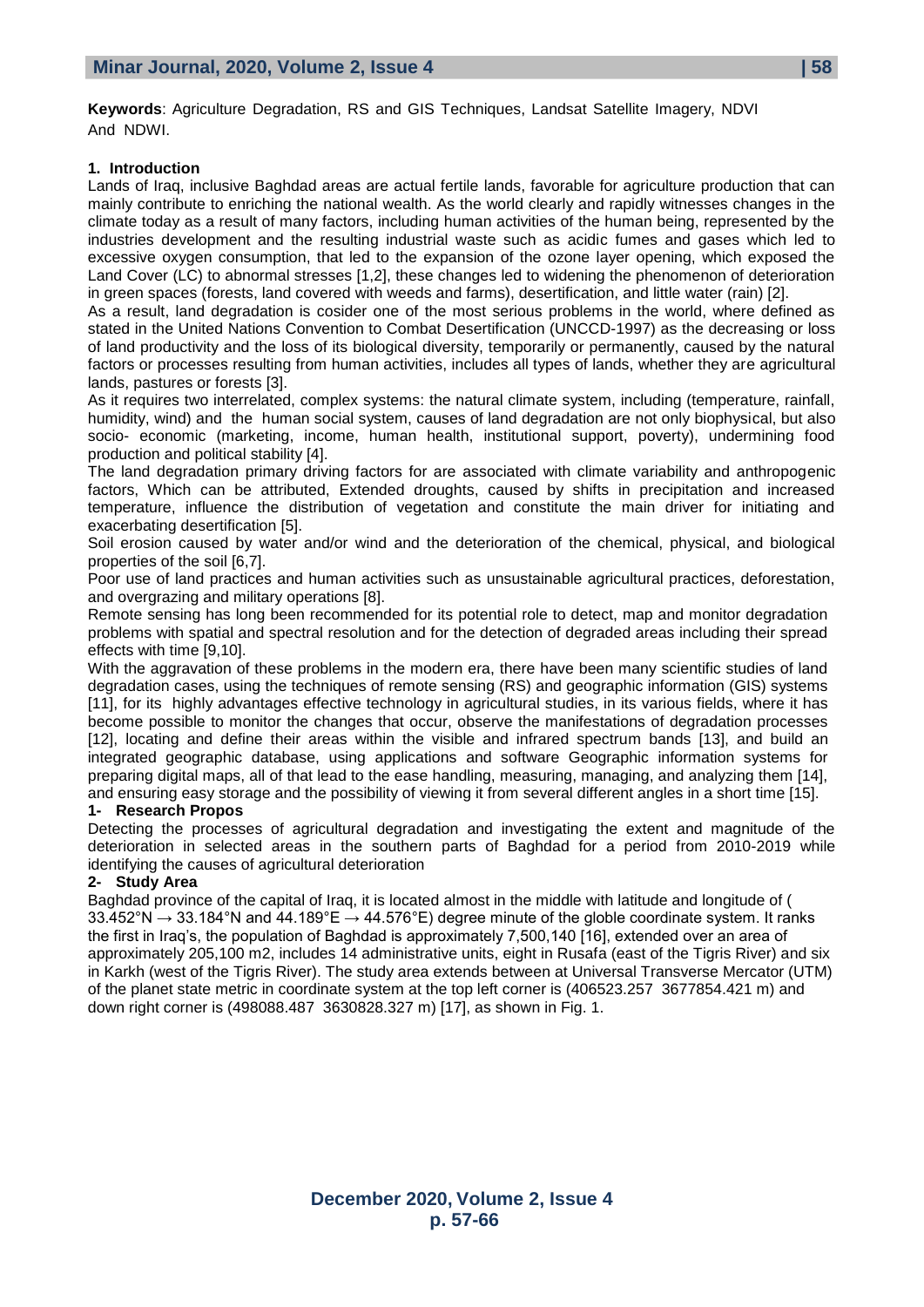

Fig. 1. Illustration the administrative borders of the study area, which are located south of the Iraqi capital, Baghdad, which are, (Al-Rasheed, Al-Yusufiyah, Al-Mahmudiyah, Al-Latifiyah, and Al-Madaen) counties.

#### **3- Data Acquisition**

The study area scenes from the LANDSAT 5 Thematic Mapper (TM) sensor, and Landsat 8 OLI / TIRS sensor satellites were used at various times, on May 5, 2010, and May 2, 2019, from the United States Geological Situation (USGS) agency [18], see table 1.

| , adio , canada calcinio conoci monitalioni |               |                      |          |  |  |  |
|---------------------------------------------|---------------|----------------------|----------|--|--|--|
| Satellite                                   | Date of Lunch | Date of Decommission | Sensors  |  |  |  |
| Landsat-5                                   | 1984/3/1      | Service              | MSS/TM   |  |  |  |
| Landsat-8                                   | 2013/2/11     | 2013/6/5             | OLI/TIRS |  |  |  |

Table 2. Band ratio process for the appropriate view for the purpose of visual interpretation used in the classification technique

| Landsat 5 (TM sensor) | Wavelength (µm) | Resolution (m) |
|-----------------------|-----------------|----------------|
| Band 7                | $2.08 - 2.35$   | -30            |
| Band 4                | $0.76 - 0.90$   | -30            |
| Band 2                | $0.52 - 0.60$   | -30            |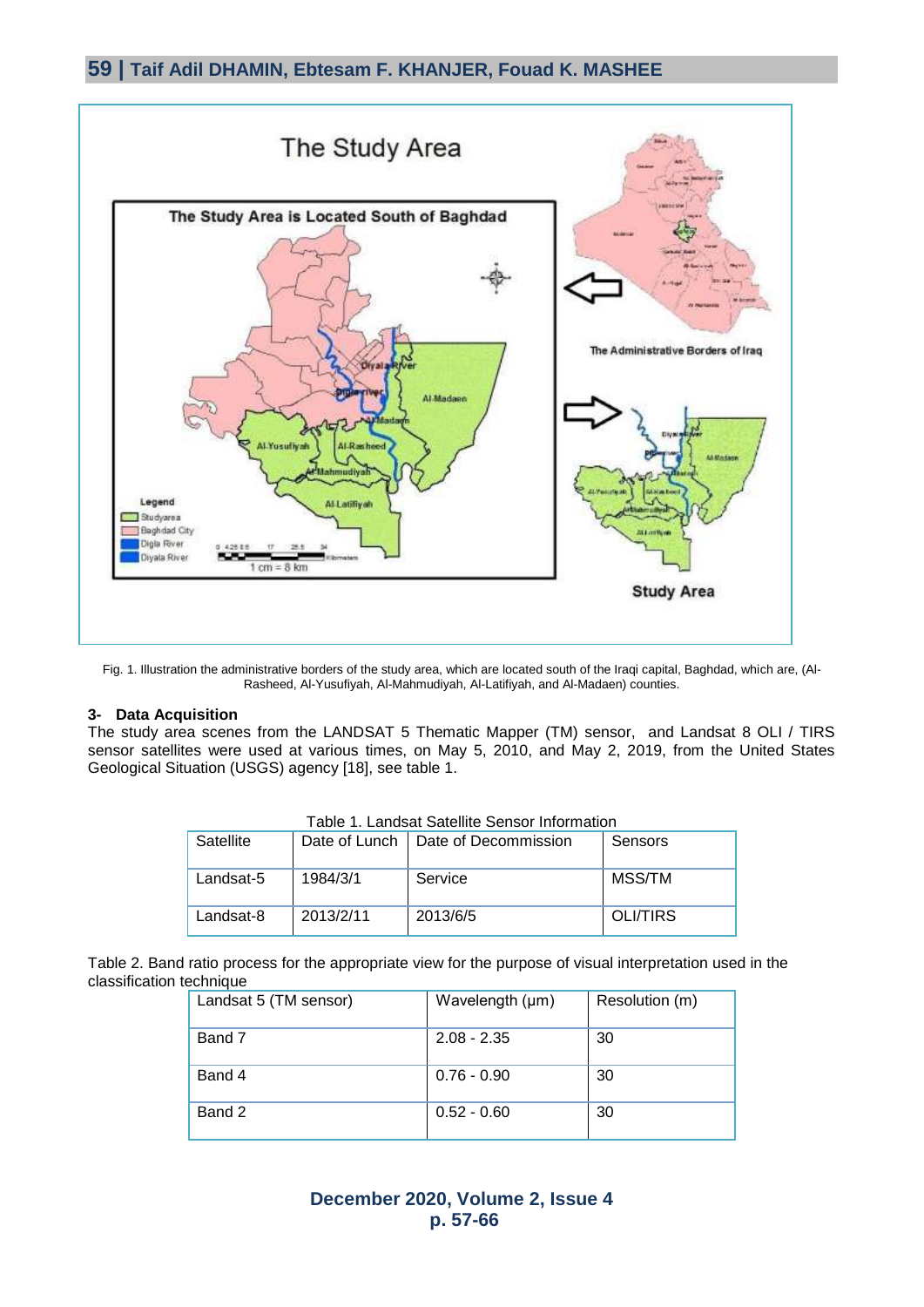### **Minar Journal, 2020, Volume 2, Issue 4 | 60**

| Landsat 8 (OLI and TIRS<br>sensor) | Wavelength (µm) | Resolution (m) |
|------------------------------------|-----------------|----------------|
| Band 7                             | 2.11-2.29       | 30             |
| Band 5                             | $0.77 - 0.90$   | 30             |
| Band 3                             | $0.53 - 0.59$   | 30             |

While examining and loading the images they must contain the lowest possible noise in the scene such as (clouds, , water vapor, aerosols weather changes and thick smoke) [19].

#### **4- Methodology:**

The research methodology included three basic stages, which are:

4.1. Pre-processing of images: The pre-processing for the dataset included image registration and rectification of TM+ imageries and OLI/TIRS imageries, were based on control points collected from vector files of the e study area, dated on 5th May 2010, and Landsat8 OLI/TIRS in 2nd May 2019.

4.2. Post-processing of images: Two interaction goals followed in this study. In the first stage, remotesensing techniques are used in evaluation of surface changes and determination of the type of land use classes. In the next stage, the area is evaluated for climate and environmental change by using a prominent land degradation indicator method and GIS tools and then to analyses the impacts of land use/cover class expansion on agriculture degradation. The geometrically rectified and radio-metrically calibrated, TM+ bands 2, 3, 4, 5, and 7 were used to derive the studied indices. Satellite-derived index images were produced to portray surface changes.

4.3. Classification**:**

Classification technology uses two types:

4.3.1. Supervised Classification: This type of classification develops spectral signatures from locations that have been defined by the user. One method is through designating a pixel (the smallest element in the satellite image and is calculated by the neighboring totals at least 2 adjacent pixels and above). Theoretically, this method is the best classifier [20].

4.3.2. Unsupervised Classification: This classification type categorizes pixels into a pre specified number of statistical clusters. Usually, it is done when little knowledge of the study area is possessed [20].

#### **5- Discussions:**

The Supervised Classification Results:

As shown in Figure (2) and table (3) the statistical analysis for supervised classification technique for the study area , the total area of the arable land is (906733800 m2 ) and the percentage is 33.04% of the total survey area of (2744541900 m2) for the fifth month of the year (2010), but for the fifth month of year (2019) the ratio was 24.84% and the area extracted (681684300 m2) and this means an decrease in the green area.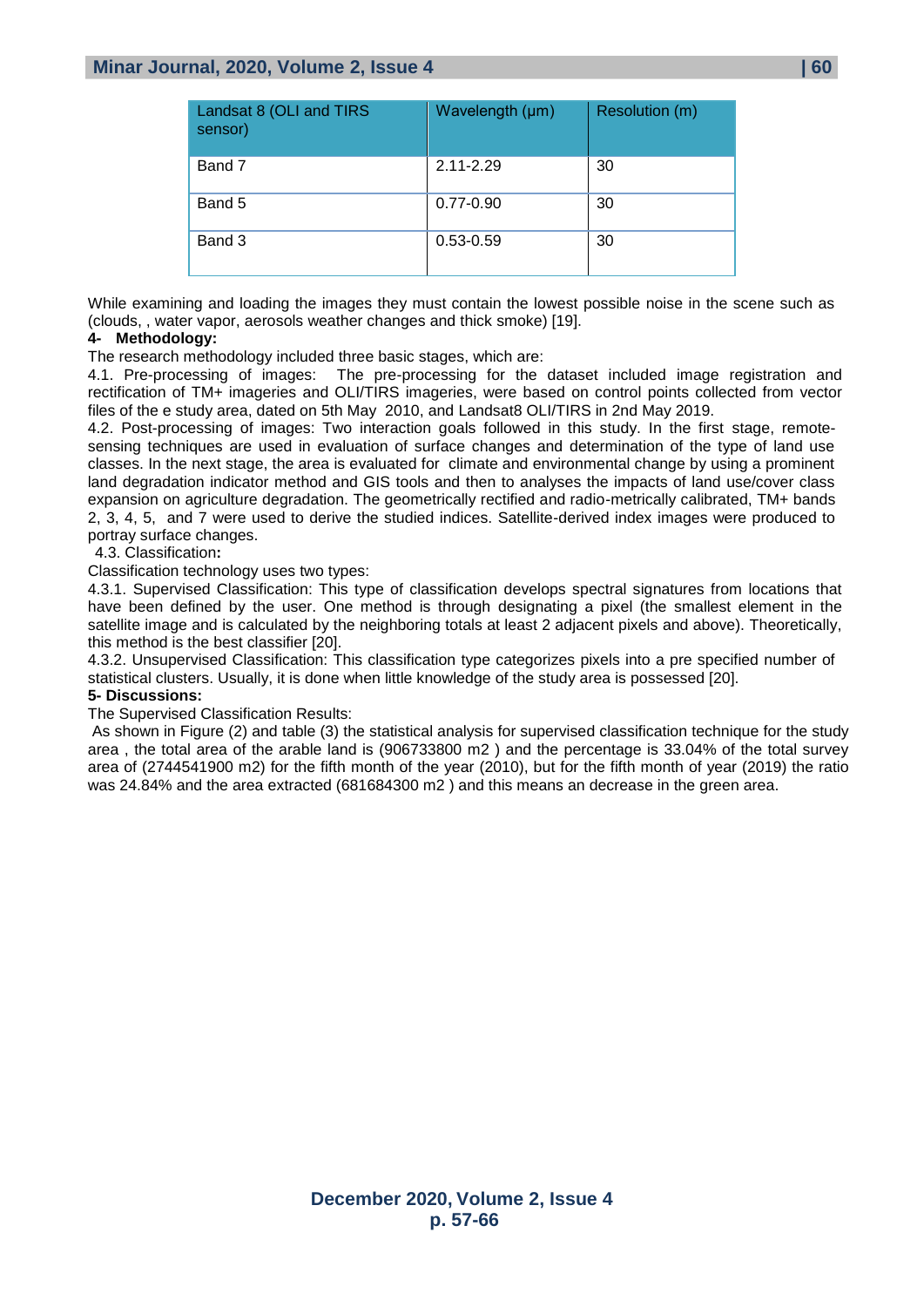### **61 | Taif Adil DHAMIN, Ebtesam F. KHANJER, Fouad K. MASHEE**



Fig. 2. Supervised Classification of composite (visible images) for 2010 and 2019 years periodic respectively. The statistic was calculated for the features (Arable, Abandoned, Saline, Cultivated and Rivers and canals Types)

|              | <b>Supervised Classification</b> |            |       |                         |                     |           |                         |  |
|--------------|----------------------------------|------------|-------|-------------------------|---------------------|-----------|-------------------------|--|
|              |                                  | 2010\5\5   |       |                         | 2019\5\2            |           |                         |  |
| No           | Class                            | Area m2    | %Area | Sum of<br><b>Pixels</b> | Area m <sub>2</sub> | %Are<br>a | Sum of<br><b>Pixels</b> |  |
| $\mathbf{1}$ | Arable land                      | 906733800  | 33.04 | 1007482                 | 681684300           | 24.84     | 757427                  |  |
| 2            | Abandoned<br>land                | 466678800  | 17.00 | 518532                  | 313468200           | 11.42     | 348298                  |  |
| 3            | Saline land                      | 393303600  | 14.33 | 437004                  | 545274900           | 19.87     | 605861                  |  |
| 4            | Cultivated land                  | 952685100  | 34.71 | 1058539                 | 1134562500          | 41.34     | 1260625                 |  |
| 5            | Rivers and<br>canals             | 25140600   | 0.92  | 27934                   | 69552000            | 2.53      | 77280                   |  |
| Total        |                                  | 2744541900 | %100  | 3049491                 | 2744541900          | %100      | 3049491                 |  |

Table 3. Calculating statistical pixel content each features classification.

The total area of the abandoned land is (466678800 m2) and the percentage is 17.00% of the total area of the year (2010), but in 2019 the ratio was 11.42% and the area extracted (313468200 m2) and this means a decrease in the area.

The total area of the saline land is (393303600 m2) and the percentage is 14.33% of the total area of the year (2010), but in (2019) the ratio was 19.87% and the area extracted (545274900 m2) and this means an increase in the area with saline lands.

The total area of the cultivated land is (952685100 m2) and the percentage is 34.71% of the total area of the year (2010), but in (2019) the ratio was 41.34% and the area extracted (1134562500 m2) and this means an increase in the green area.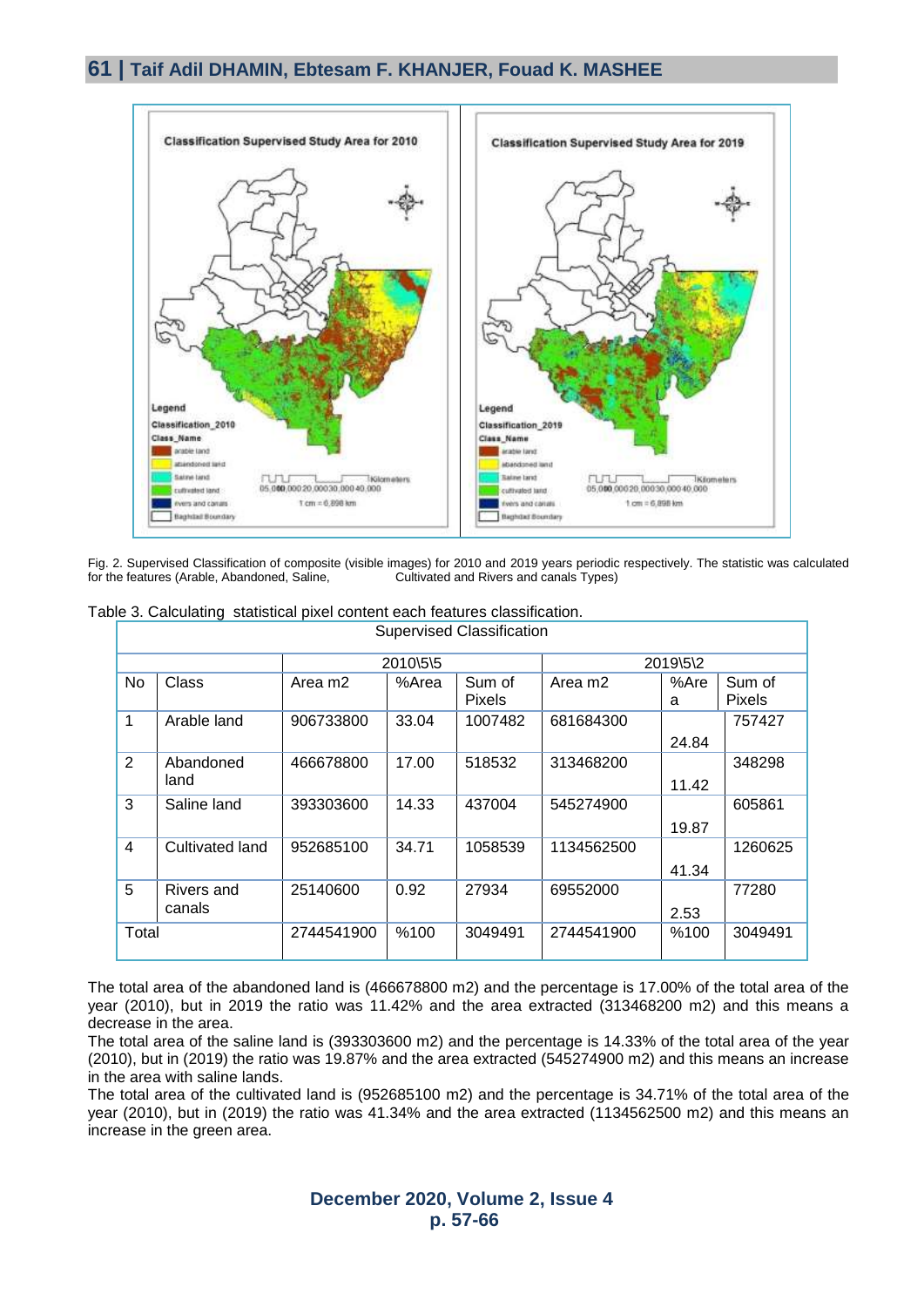The total area of the rivers and canals is (25140600 m2 ) and the percentage is 0.92% for the fifth month of the year (2010), but in (2019) the proportion was 2.53% and the extracted area was (69552000 m2), and this means there is an increase in water, shown in figure (3).



Fig. 3. Chart of Supervised Classification techniques for years 2010-2019.

The two indices covered in this study were tested for vegetation changes; Normalized Difference Vegetation Index (NDVI), Normalized Difference Water Index (NDWI), were calculated on basis of the following equations, respectively:

#### **Normalized Difference Vegetation Index (NDVI)**

The NDVI is a calculation used to identify vegetation and its health through the levels of chlorophyll detected in the leaves. It has been widely used for remote sensing of vegetation, uses radiances or reflectance from a red channel around ( 0.66 μm ) and a near-IR channel around ( 0.86 μm ) . The red channel is located in the strong chlorophyll absorption region, while the near-IR channel is located in the high reflectance plateau of vegetation [21].

NDVI is calculated from the visible and near-infrared light reflected by vegetation [22].

To apply the NDVI the following formula is used [23];

NDVI = (NIR–R Visible) / (NIR+ R Visible) .........., (1).

Where: NDVI, Normalized difference vegetation index NIR, Near Infra-Red channel and R: Red band visible

#### **NDVI Normalized Difference Water Index (NDWI)**

The water index is usually calculated in order to monitor the water condition in the study site, it is a satellite-derived index from the Near-Infrared (NIR) and Short Wave Infrared (SWIR) channels. The SWIR reflectance reflects changes in both the vegetation water content and the spongy mesophyll structure in vegetation canopies, while the NIR reflectance is affected by leaf internal structure and leaf dry matter content but not by the water content. The combination of the NIR with the SWIR removes variations induced by leaf internal structure and leaf dry matter content, improves the accuracy in retrieving the vegetation water content. The amount of water available in the internal leaf structure largely controls the spectral reflectance in the SWIR interval of the electromagnetic spectrum. SWIR reflectance is therefore negatively related to leaf water content [24].

The change in land cover is estimated using the water standard difference indicator NDWI by the equation:

 $NDWI = (SWIR-NIR) / (SWIR+ NIR)$  ........., (2).

Where: NDWI, Normalized Difference Water Index NIR, Near Infra-Red Band SWIR, Short Wave Infrared Band Both (NDVI) and (NDWI) range between value (+1.0, -1.0)

#### **(NDVI) Results and Discussions :**

The statistical analysis of the supervised classification technique for south Baghdad area was illustrated in table 4, and the change was measured using the NDVI indicator. The total area of south Baghdad is

> **December 2020, Volume 2, Issue 4 p. 57-66**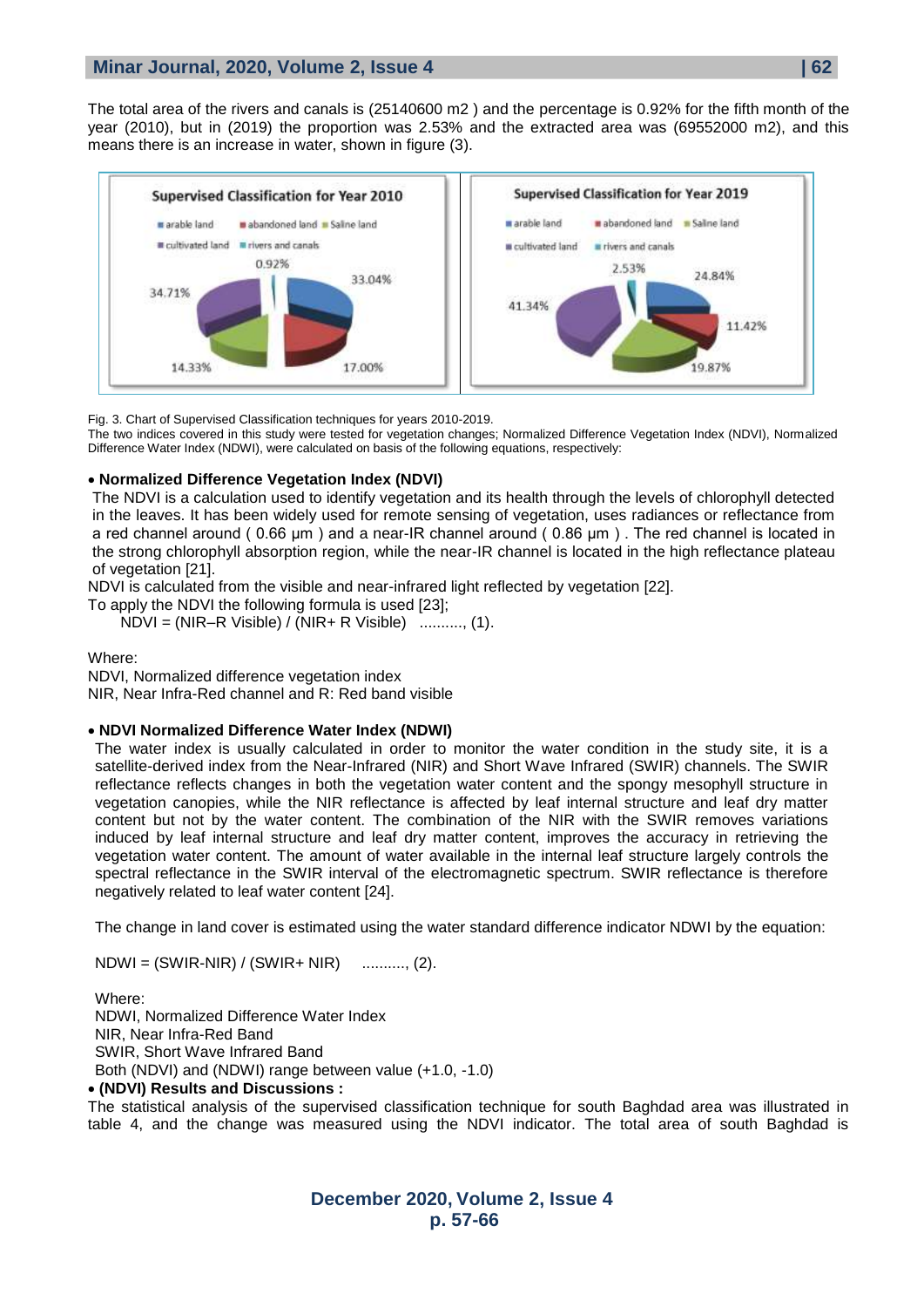### **63 | Taif Adil DHAMIN, Ebtesam F. KHANJER, Fouad K. MASHEE**

(2744541900 m2). From this area, the quantities of the vegetation cover were calculated, and its area (2461082400 m2) about 89.67% in 2010. On the other hand in 2019, the area of vegetation cover (1552698000 m2) was 56.57%. The area of land without vegetation was also measured in 2010 and it is estimated (283459500 m2), 10.33% of the total area. In 2019, the total area without vegetation cover is estimated at (1191843900 m2) with a percentage of 43.43%, shown in figure 4 and 5. That is leading to the fact of decreasing in the area of vegetation, which is the highest recorded in the controlled classification process for the study area. This shows that the NDVI process is accurate. Table 4. Calculating statistical pixel content features classification of Change Vegetation (NDVI).

| Change Vegetation (NDVI) |               |                     |          |                         |                     |          |                         |
|--------------------------|---------------|---------------------|----------|-------------------------|---------------------|----------|-------------------------|
|                          |               |                     | 2010\5\5 |                         |                     | 2019\5\2 |                         |
| No                       | Class         | Area m <sub>2</sub> | %Area    | Sum of<br><b>Pixels</b> | Area m <sub>2</sub> | %Area    | Sum of<br><b>Pixels</b> |
|                          | Water Body    | 2461082400          | 89.67    | 2734536                 | 1552698000          | 56.57    | 1725220                 |
| 2                        | Without Water | 283459500           | 10.33    | 314955                  | 1191843900          | 43.43    | 1324271                 |
| Total                    |               | 2744541900          | %100     | 3049491                 | 2744541900          | %100     | 3049491                 |

# NDVI of Study Area for 2019 NDVI of Study Area for 2010 Legend Legend NDVI - 2019 NOVI - 2010 Class Name Class Name 000,000 20,000 30,000 40,0  $t_{100}$  > 6.557 km  $1$  cm  $\approx$  6.407 km

Fig. 4. The Band Ratio process for calculating the Normalized Difference Vegetation Index (NDVI) for the study area for years (2010-2019) respectively.



Fig. 5. Chart of Supervised Classification techniques of Change Vegetation (NDVI) for years (2010-2019).

### **December 2020, Volume 2, Issue 4 p. 57-66**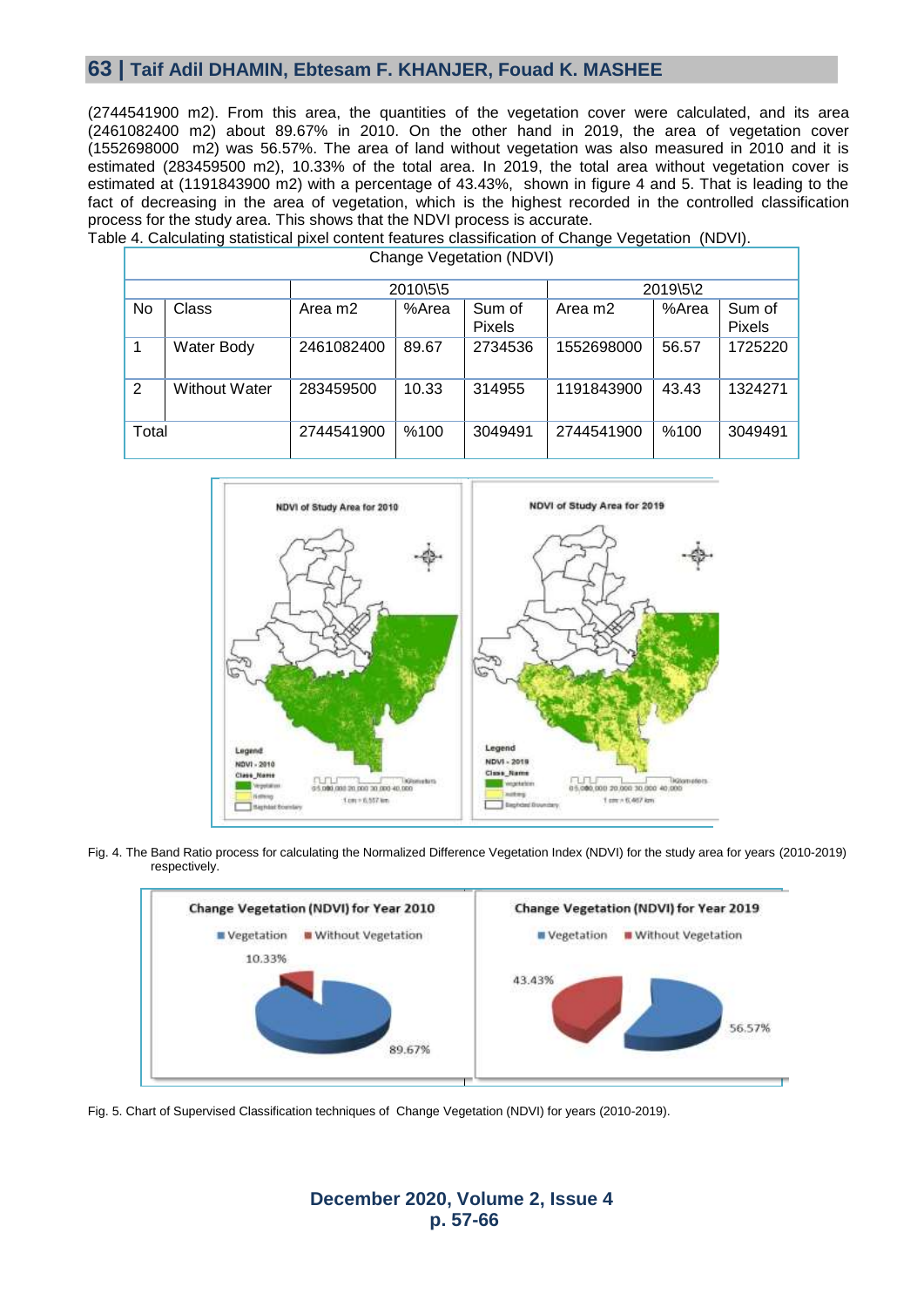### **Minar Journal, 2020, Volume 2, Issue 4**  $\blacksquare$  **64**

#### **(NDWI) Results and discussion**

Water content area was illustrated in table 5, where the total area for 2010 is (2744541900 m2), which constitutes of 0.52% of water body with area of (14166000 m2), and the remaining area without water is (2730375900 m2)with 99.48% percentage. The total area of water in 2019 is (2744541900 m2 ), which constitutes 0.44% of water body with area of (12053700 m2), and the remaining area without water is (2732488200 m2) with a percentage of 99.56%. We conclude that the quantities of water in south Baghdad during 2010 were more than 2019, and this indicates that the rainy season was better. The decreasing in water will affect the spread of natural vegetation and the result of human activity, as shown in figure 6 and 7.

Table (5): Calculating statistical pixel content each features classification of Change Water Body (NDWI) Change Water (NDWI)

|       |                      | 2010\5\25           |       |                         | 2019\5\2            |       |                         |
|-------|----------------------|---------------------|-------|-------------------------|---------------------|-------|-------------------------|
| No    | <b>Class</b>         | Area m <sub>2</sub> | %Area | Sum of<br><b>Pixels</b> | Area m <sub>2</sub> | %Area | Sum of<br><b>Pixels</b> |
|       | Water Body           | 14166000            | 0.52  | 15740                   | 12053700            | 0.44  | 13393                   |
| 2     | <b>Without Water</b> | 2730375900          | 99.48 | 3033751                 | 2732488200          | 99.56 | 3036098                 |
| Total |                      | 2744541900          | %100  | 3049491                 | 2744541900          | %100  | 3049491                 |



Fig. 6. The Band Ratio process for calculating the Normalized Difference Water Index (NDWI) for the study area for years (2010-2019) respectively.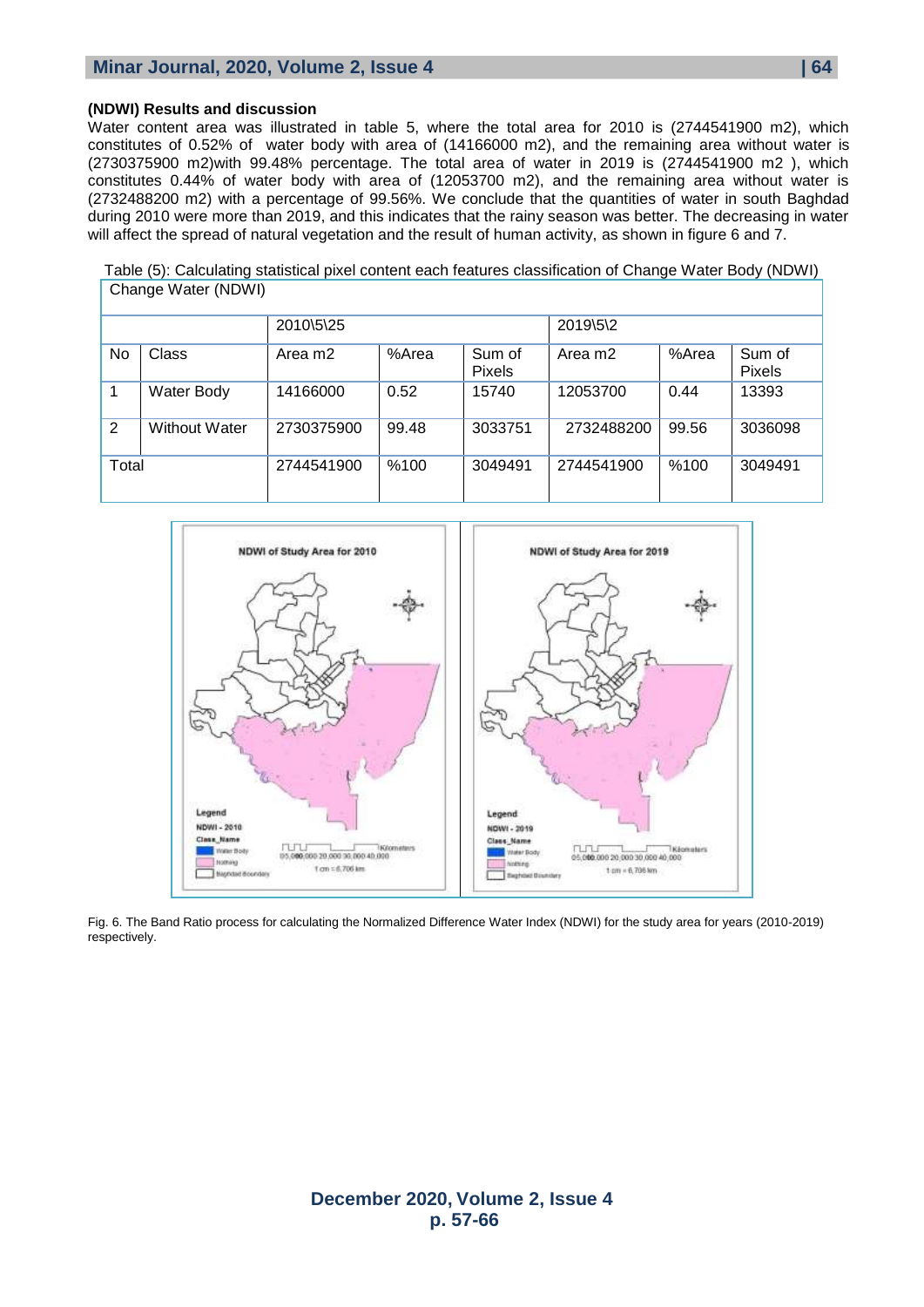### **65 | Taif Adil DHAMIN, Ebtesam F. KHANJER, Fouad K. MASHEE**



Fig. 7. Chart of Supervised Classification techniques of Water Body (NDWI) for years (2010-2019)

#### **6.Conclusions**

The study highlighted that land use dynamics is a useful indicator for areas threatened by agriculture degradation, which is closely related to anthropic activities, where increasing land degradation lead to the acceleration of the land surface sensitivity, which has negatively serious impact on the agriculture ,environment and public health.

- 1. The study showed that the processes of land degradation that were rich in agriculture contributed to the gradual loss of vegetation cover, due to wars and military operations, which led to the displacement of the labor force in agriculture, plowing, random watering, urban encroachment and excessive exploitation of available resources without the introduction of engineering and agricultural mechanization.
- 2. Overall results of the study indicated a general vegetation deterioration of 33.1 %.
- 3. The findings of this study showed a decrease of arable land with 8.2%, a decrease of abandoned land with 5.58 %, an increase of saline land with 5.54%, an increase of cultivated land with 6.63%, an increase of rivers and canals areas with 1.61% of the total area.
- 4. The distribution of (NDVI ) for the period (2010-2019) showed negative pattern of (high vegetation density and moderate vegetation density) and positive pattern of (low vegetation density).
- 5. Application of (NDWI) during the period (2010-2019), showed a negative change in surface area of the water body of the study area represented by south of Baghdad areas, with area of (14166000 m2) with water body in 2010 to (12053700 m2) in 2019, while (2730375900 m2) in 2010 to (273248820 m2) in 2019 without water body.

#### **References**

- [Ahmed H Al-Sulttani,](https://www.researchgate.net/profile/Ahmed_Al-Sulttani?_sg%5B0%5D=gPiec3ajyo_Ivig_u0phBNb165P9-u8EsKyt-bCKDIomWtCeMq0gybzFlpspSpT9i1YPlq4._f97W8IlalJWN2cnbiyb53xxP46WvK1ZEU2edQpumVxR5cqxerGNCsC37bLDwfwNKQgUX__iXrsMTsk-OQxcGA&_sg%5B1%5D=spb9O3kOt5aTR151byJY7Mw_b2tP7yBUTIi-5aKxMwbSb-NALb5mPe_quLix5KA3ohvk6aY.Q5DB_tZ6EC-G9-5Zugyg6GaTpJVTLJteG3kBlGdnZLHdqzrJZOF_U5NL4leD4gzn6ZmTQz7Klwv_-piYSamSAw) [Ayad Ali Faris Beg](https://www.researchgate.net/profile/Ayad_Beg2?_sg%5B0%5D=gPiec3ajyo_Ivig_u0phBNb165P9-u8EsKyt-bCKDIomWtCeMq0gybzFlpspSpT9i1YPlq4._f97W8IlalJWN2cnbiyb53xxP46WvK1ZEU2edQpumVxR5cqxerGNCsC37bLDwfwNKQgUX__iXrsMTsk-OQxcGA&_sg%5B1%5D=spb9O3kOt5aTR151byJY7Mw_b2tP7yBUTIi-5aKxMwbSb-NALb5mPe_quLix5KA3ohvk6aY.Q5DB_tZ6EC-G9-5Zugyg6GaTpJVTLJteG3kBlGdnZLHdqzrJZOF_U5NL4leD4gzn6ZmTQz7Klwv_-piYSamSAw) . 2020. Hypsometric Analysisof Al-Adhaim Basin Usinga New GIS-Technique. Iraqi Geological Journal. 53(2B): 154-170. DOI: 10.46717/igj.53.2B.8Rs-2020.09.08.
- Al- Ramahi F K M (2020). Spatial Analysisof Radon Gas ConcentrationDistributed at Baghdad City Using Remote Sensingand Geographic Information System Technique Uesd. Iraqi Journal of Agricultural Sciences; 51(Special Issue):21-32.
- Al Ramahi F K M, Mazin S J, Muaid J R. 2020. To study climatic factors effect on Land Covers (LC) for Salah Aldeen region by using remote sensing data. Ecology, Environmentand Conservation; 26(1): 446-453.
- Ali K M Ali, Al Ramahi F K M. 2019. A study of the Effect of Urbanization on Annual Evaporation Rates in Baghdad City Using Remote Sensing. Iraqi Journal of Science: 61(8); 2142-2149.
- Ali K. Mohammed Ali, Fouad K. Mashee Al Ramahi. 2020. The Study Air temperature Annual Rates Effect for Urban of Baghdad City by Using Remote Sensing Data Techniques. Engineering and Technology Journal: 38(01); 66-73.
- Application to An Urban Setteing,Institute of Environmental Science and Meteorology,
- Fouad K M, Ahmed A Z. Gheidaa S H. 2012. [Monitoring Vegetation Growth of Spectrally Landsat Satellite](https://www.iasj.net/iasj?func=article&aId=88177)  [Imagery ETM+ 7 & TM 5 for Western Region of Iraq by Using Remote Sensing Techniques.](https://www.iasj.net/iasj?func=article&aId=88177) Iraqi Journal of Science; 53(4):1162-1166.
- Fouad KM, Zina KI. 2017. Estimation of Suaedaaegyptiaca Plant distribution regions at Iraq using RS & GIS Applications. Iraqi Journal of Science 58(2A): 767-777. [https://DOI:10.24996.ijs.2017.58.2A.20.](about:blank)

**December 2020, Volume 2, Issue 4 p. 57-66**